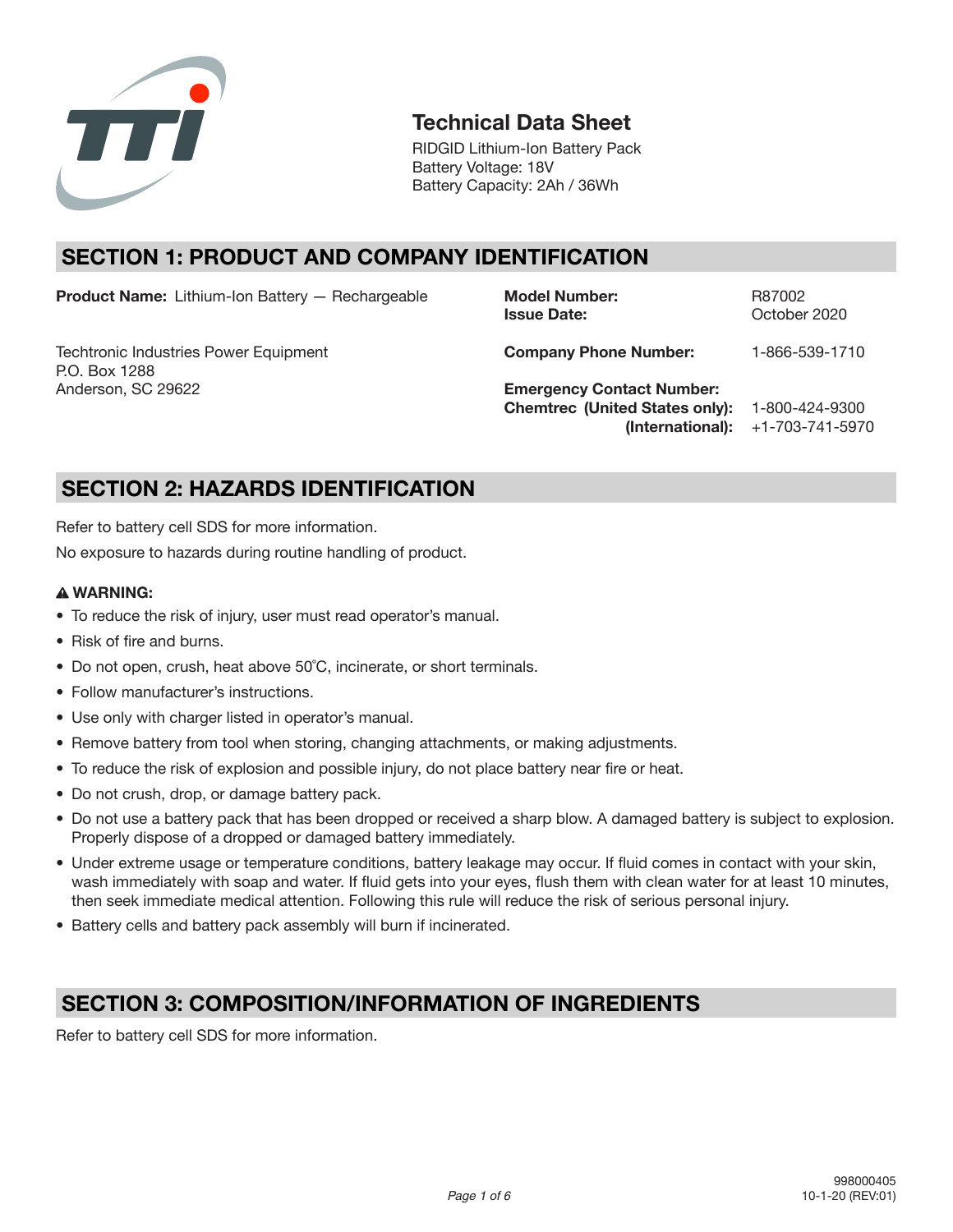# **SECTION 4: FIRST AID MEASURES**

Refer to battery cell SDS for more information.

No exposure to hazards during routine handling of product.

## **WARNING:**

- To reduce the risk of injury, user must read operator's manual.
- Risk of fire and burns.
- Do not open, crush, heat above 50°C, incinerate, or short terminals.
- Follow manufacturer's instructions.
- Use only with charger listed in operator's manual.
- Remove battery from tool when storing, changing attachments, or making adjustments.
- To reduce the risk of explosion and possible injury, do not place battery near fire or heat.
- Do not crush, drop, or damage battery pack.
- Do not use a battery pack that has been dropped or received a sharp blow. A damaged battery is subject to explosion. Properly dispose of a dropped or damaged battery immediately.
- Under extreme usage or temperature conditions, battery leakage may occur. If fluid comes in contact with your skin, wash immediately with soap and water. If fluid gets into your eyes, flush them with clean water for at least 10 minutes, then seek immediate medical attention. Following this rule will reduce the risk of serious personal injury.
- Battery cells and battery pack assembly will burn if incinerated.
- No exposure during routine handling of product. Risk of exposure occurs only if the battery is mechanically or electrically abused.
- No effect under routine handling and use to eyes, skin, or if inhaled. Ingestion is not likely, given the physical size and state of the cell. If swallowed, seek medical attention immediately.
- If exposure to internal materials within cell due to damaged outer casing, the following actions are recommended:

## **EYE CONTACT:**

Flush with water for 10 minutes without rubbing and immediately seek medical attention.

## **SKIN CONTACT:**

Wash area immediately with soap and water. If irritation continues, seek medical attention.

## **INHALATION:**

Leave area immediately, move to fresh air, and seek medical attention.

## **INGESTION:**

If swallowed, contact POISON CONTROL CENTER immediately.

# **SECTION 5: FIRE FIGHTING MEASURES**

Refer to battery cell SDS for more information.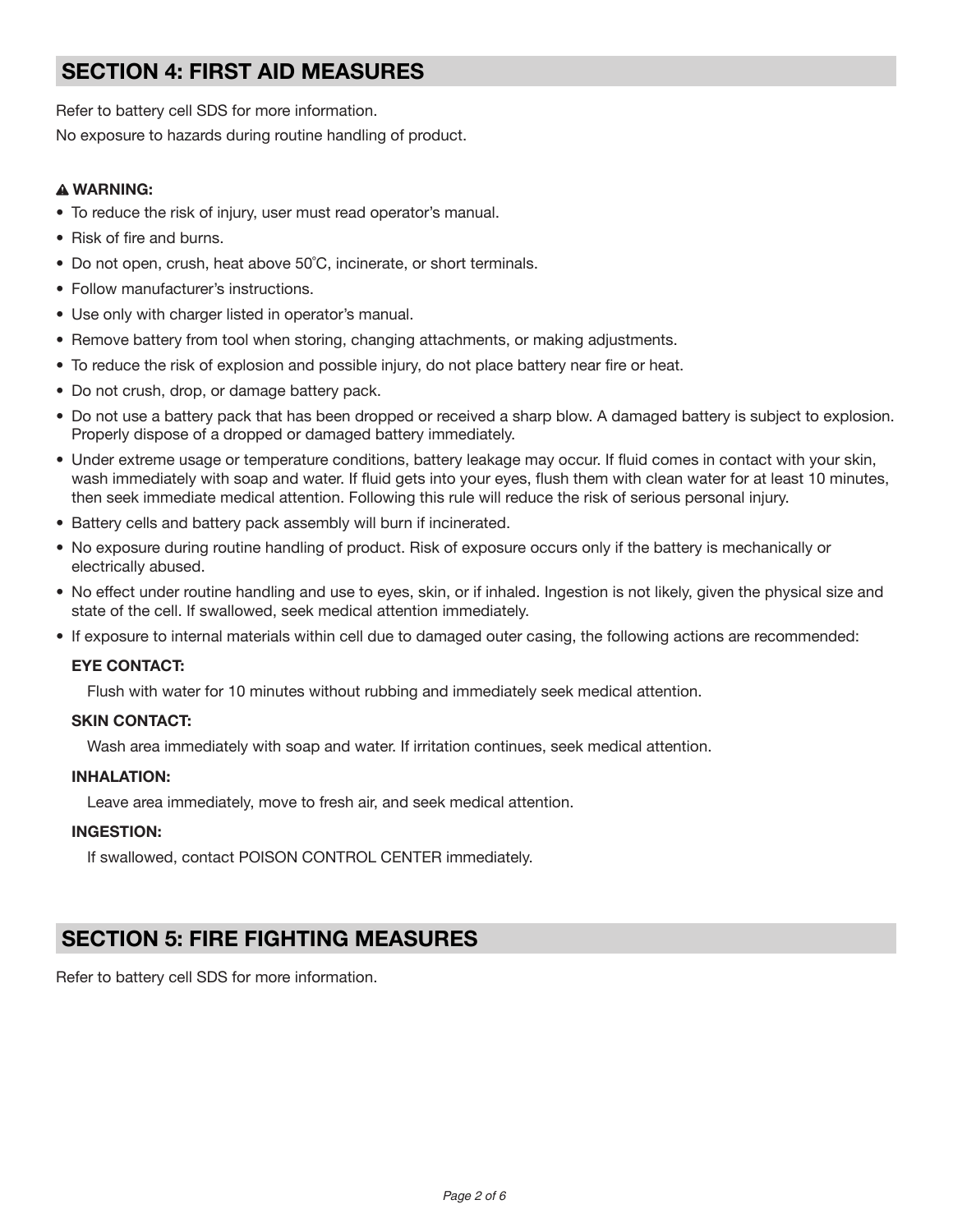# **SECTION 6: ACCIDENTAL RELEASE MEASURES**

## **PERSONAL PRECAUTIONS:**

- Use standard industrial clothing in normal use.
- If handling large containers of cells, wear steel-toed footwear.

## **ENVIRONMENTAL PRECAUTIONS:**

No special precautions necessary.

## **METHODS FOR CONTAINMENT:**

- Transport container outdoors.
- Always consult and obey all international, federal, and local environmental laws.

## **METHODS FOR CLEANUP:**

No data available

## **OTHER INFORMATION:**

No data available

# **SECTION 7: HANDLING AND STORAGE**

## **HANDLING:**

- Use only approved charging equipment.
- Do not disassemble battery or battery pack.
- Do not puncture, crush, or dispose of in fire.

## **STORAGE:**

To obtain the longest possible battery life, we suggest the following:

• Remove the battery pack from the charger once it is fully charged and ready for use.

For battery pack storage longer than 30 days:

- Store the battery pack where the temperature is below 80°f and away from moisture.
- Store battery packs in a 30%-50% charged condition.
- Every six months of storage, charge the pack as normal.

# **SECTION 8: EXPOSURE CONTROLS/PERSONAL PROTECTION**

Refer to battery cell SDS for more information.

# **SECTION 9: PHYSICAL AND CHEMICAL PROPERTIES**

Battery pack consists of battery cells assembled in resin enclosure and is a solid odorless product that will burn if incinerated.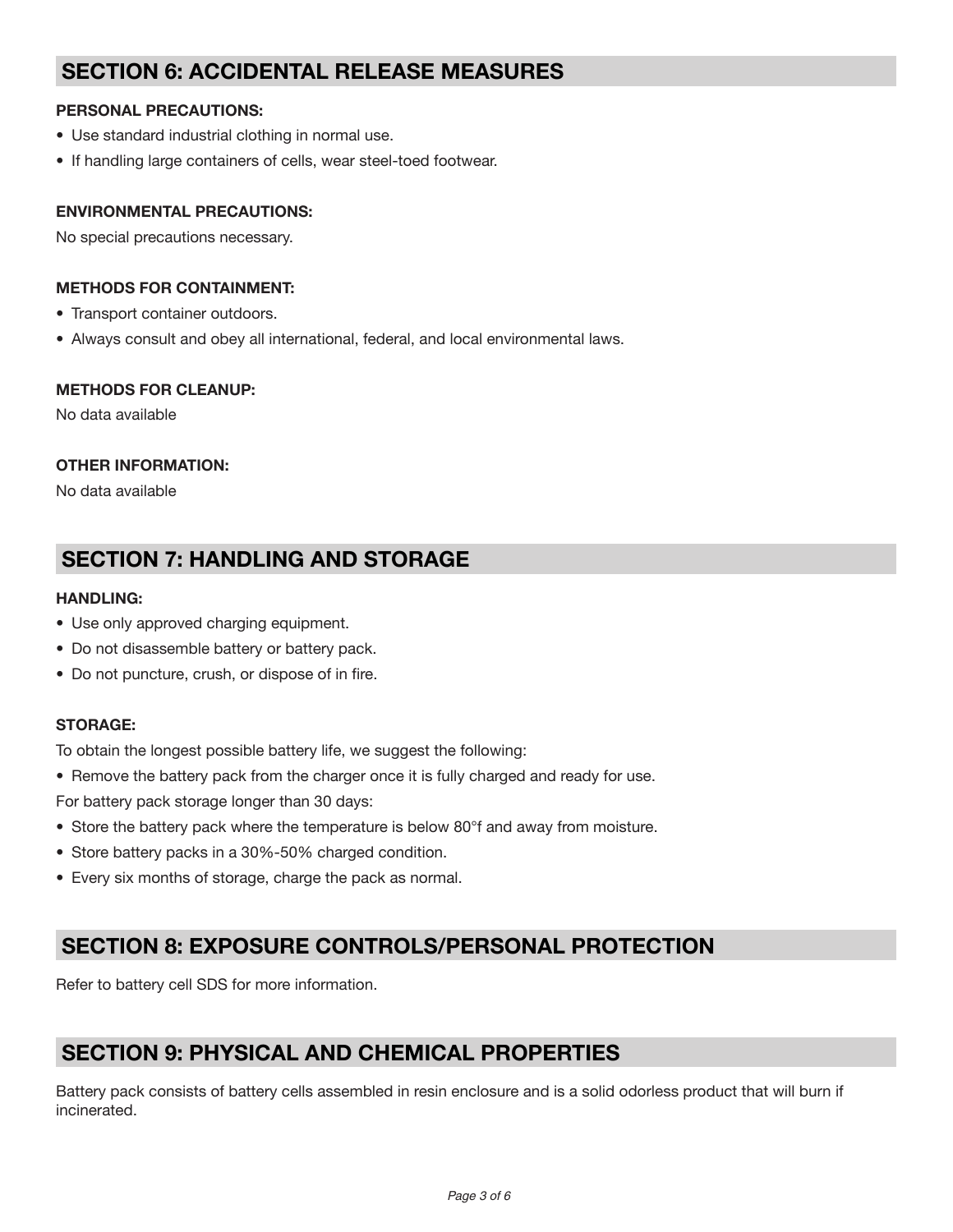# **SECTION 10: STABILITY AND REACTIVITY**

Refer to battery cell SDS for more information.

No exposure to hazards during routine handling of product.

## **WARNING:**

- To reduce the risk of injury, user must read operator's manual.
- Risk of fire and burns.
- Do not open, crush, heat above 50°C, incinerate, or short terminals.
- Follow manufacturer's instructions.
- Use only with charger listed in operator's manual.
- Remove battery from tool when storing, changing attachments, or making adjustments.
- To reduce the risk of explosion and possible injury, do not place battery near fire or heat.
- Do not crush, drop, or damage battery pack.
- Do not use a battery pack that has been dropped or received a sharp blow. A damaged battery is subject to explosion. Properly dispose of a dropped or damaged battery immediately.
- Under extreme usage or temperature conditions, battery leakage may occur. If fluid comes in contact with your skin, wash immediately with soap and water. If fluid gets into your eyes, flush them with clean water for at least 10 minutes, then seek immediate medical attention. Following this rule will reduce the risk of serious personal injury.
- Battery cells and battery pack assembly will burn if incinerated.

# **SECTION 11: TOXICOLOGY INFORMATION**

Refer to battery cell SDS for more information.

No exposure to hazards during routine handling of product.

## **WARNING:**

- To reduce the risk of injury, user must read operator's manual.
- Risk of fire and burns.
- Do not open, crush, heat above 50°C, incinerate, or short terminals.
- Follow manufacturer's instructions.
- Use only with charger listed in operator's manual.
- Remove battery from tool when storing, changing attachments, or making adjustments.
- To reduce the risk of explosion and possible injury, do not place battery near fire or heat.
- Do not crush, drop, or damage battery pack.
- Do not use a battery pack that has been dropped or received a sharp blow. A damaged battery is subject to explosion. Properly dispose of a dropped or damaged battery immediately.
- Under extreme usage or temperature conditions, battery leakage may occur. If fluid comes in contact with your skin, wash immediately with soap and water. If fluid gets into your eyes, flush them with clean water for at least 10 minutes, then seek immediate medical attention. Following this rule will reduce the risk of serious personal injury.
- Battery cells and battery pack assembly will burn if incinerated.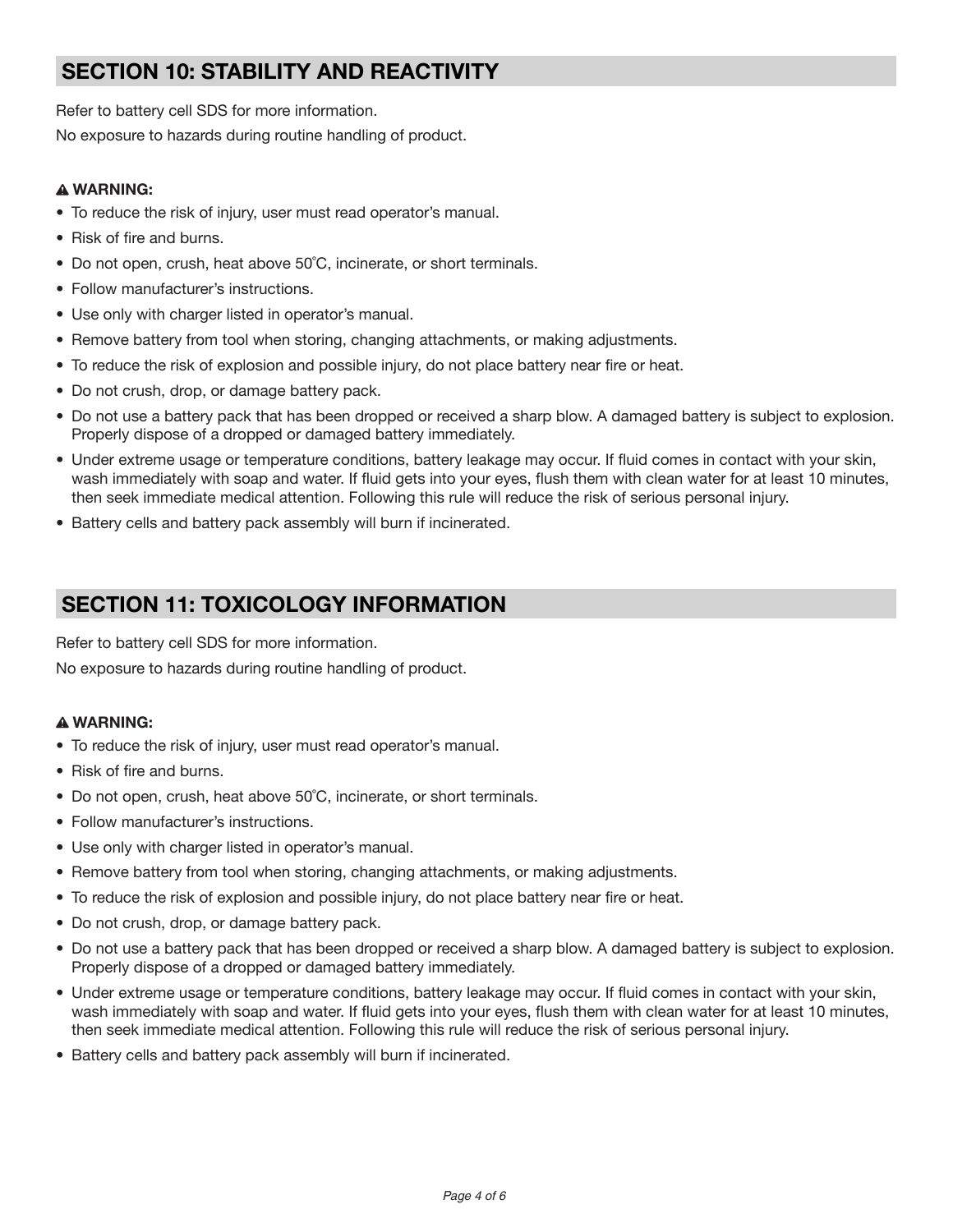# **SECTION 12: ECOLOGICAL INFORMATION**

# **ECOTOXICOLOGICAL INFORMATION:**

None in routine handling of product.

## **TOXICITY:**

No data available

# **PERSISTENCE AND DEGRADABILITY (BIOPERSISTENCY & BIODEGRADABILITY):**

None in routine handling of product.

## **POTENTIAL OF BIOACCUMULATION:**

None in routine handling of product.

## **MOBILITY IN SOIL:**

None in routine handling of product.

## **OTHER ADVERSE EFFECTS:**

No data available

## **DISPOSAL:**

Follow guidelines in Section 13.

# **SECTION 13: DISPOSAL CONSIDERATIONS**

This product contains Lithium-ion batteries. Local, state or federal laws may prohibit disposal of batteries in ordinary trash. Consult your local waste authority for information regarding available recycling and/or disposal options.

## **DISPOSAL:**

- Dispose in accordance with appropriate regulations.
- Always consult and obey all international, federal, provincial/state, and local hazardous waste disposal laws. Some jurisdictions require recycling of this spent product. Battery recycling is encouraged.
- Lithium-ion batteries are safe for disposal in the normal municipal waste stream since they are not defined by the federal government as hazardous waste. However, Lithium-ion batteries are recyclable.
- To preserve natural resources, please recycle or dispose of batteries properly.

## **WARNING:**

- Upon removal, cover the battery pack's terminals with heavy-duty adhesive tape.
- Do not attempt to destroy or disassemble battery pack or remove any of its components.
- Batteries must be recycled or disposed of properly.
- Also, never touch both terminals with metal objects and/or body parts as short circuit may result.
- Keep away from children. Failure to comply with these warnings could result in fire and/or serious injury.
- This product does not contain mercury, cadmium or Lithium (metal).
- DO NOT INCINERATE battery cells.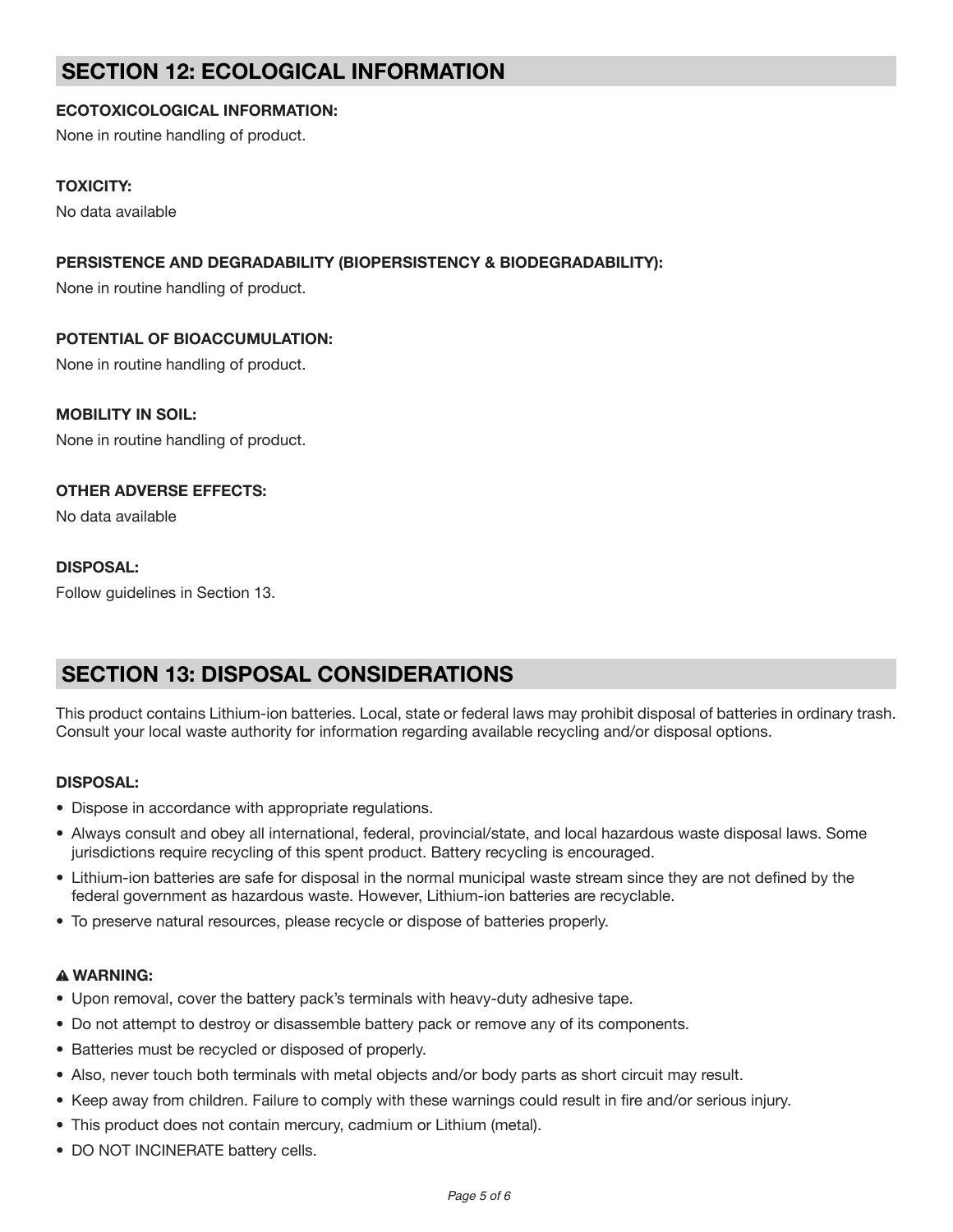# **SECTION 14: TRANSPORTATION INFORMATION**

# **U.S. DOT Hazardous Material Regulations (Re: Ground Transport)**

Lithium-ion batteries under 101 watt hours or Lithium-ion batteries packed with equipment under 101 watt hours when packaged correctly are not subject to any regulations when traveling by ground in the continental U.S.

## **Canada Transport Dangerous Goods (Re: Ground Transport)**

Lithium-ion batteries under 101 watt hours or Lithium-ion batteries packed with equipment under 101 watt hours when packaged correctly are not subject to any regulation when traveling by ground in Canada.

## **International Dangerous Goods Regulations (Re: Air, Sea, Ground Transport)**

Lithium-ion batteries under 101 watt hours or Lithium-ion batteries under 101 watt hours packed with equipment are not subject to any regulation when packaged correctly when shipped by sea.

No more than (16) Lithium-ion batteries under 101 watt hours can be shipped in a box by air, and no more than 2 shipments can be sent to a consignee in a day. The package must contain a Red Bordered Lithium-ion label (ICAO) containing an emergency contact telephone number and a Cargo Air Craft only label.

For accessory batteries under 101 watt hours when shipped by air, Dangerous Goods declaration must be presented to the air forwarder and the shipment identified as 1B on the declaration. The following labels must be attached: DG9 diamond label, Cargo Aircraft Only label, UN3480 Lithium-ion batteries label (all 3 of those labels must be on the same side of the carton), and the Red Bordered Lithium-ion label (ICAO), and UN3480 / 3481 label with the kg of lithium label . (all 4 of those labels must be on the same side of the carton).

# **SECTION 15: REGULATORY INFORMATION**

Compliant with, relevant transportation test requirements as described in the UN Manual of Tests & Criteria, Part III, Sub‐ section 38.3.

# **CALIFORNIA PROPOSITION 65**

## **WARNING: Cancer and Reproductive Harm – www.P65Warnings.ca.gov**

# **SECTION 16: OTHER INFORMATION**

The information contained within this document is provided for your information only. In case of any discrepancy, the information provided in the battery cell Safety Data Sheet takes precedence over the information provided in the battery pack Technical Data Sheet.

Prepared by: Techtronic Industries Power Equipment

The batteries referenced herein are considered exempt articles and are not subject to the OSHA Hazard Communication Standard; therefore an SDS is not required. This sheet is being provided as a service to our customers.

The information and recommendations set forth are made in good faith and believed to be accurate as of the date of preparation. TECHTRONIC INDUSTRIES POWER EQUIPMENT makes no warranty, expressed or implied, regarding the accuracy of this data or the results to be obtained from the use thereto.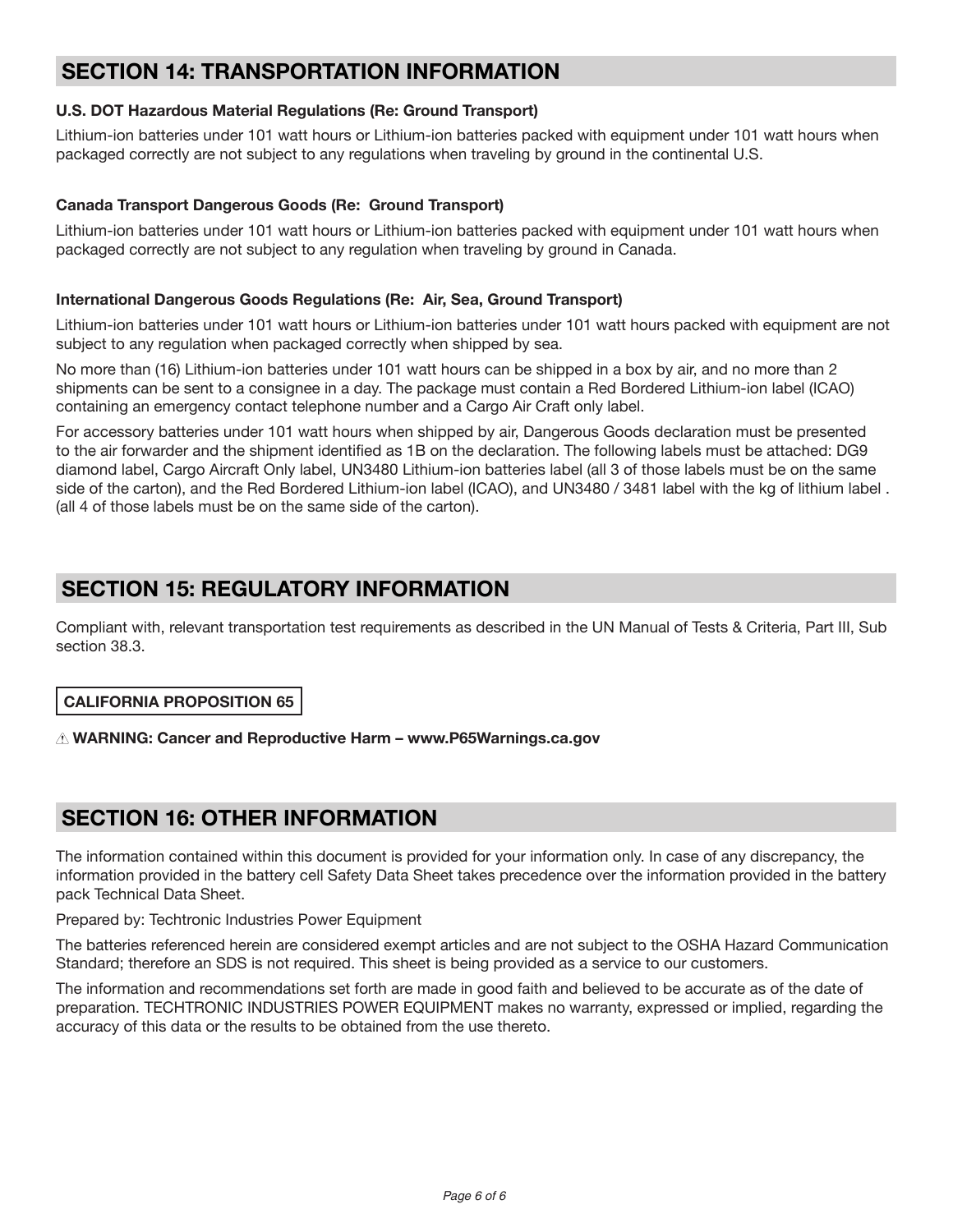# **Safety Data Sheet**

## **1. Product and Company Identification**

*Important Note:* As a solid, manufactured article, exposure to hazardous ingredients is not expected with normal use. This battery is an article pursuant to 29 CFR 1910.1200 and, as such, is not subject to the OSHA Hazard Communication Standard requirement. The information contained in this Safety Data Sheet contains valuable information critical to the safe handling and proper use of the product. This SDS should be retained and available for employees and other users of this product.

## **Use of the substance/preparation**

Lithium-ion batteries

**Synonyms** Lithium-ion Cell, Lithium-ion Battery, Li-Ion Cell, Li-Ion Battery

## **Further Information**

Battery-System: Lithium-ion (Li-ion) Nominal Voltage: 3.6 V Rated Capacity: 2.000 Ah Wh rating: 7.20 Wh Anode (negative electrode): based on intercalation graphite Cathode (positive electrode): based on lithiated metal oxide (Cobalt, Nickel, Manganese)

## *Remark:*

The information and recommendations set forth are made in good faith and believed to be accurate as of the date of preparation. The manufacturer makes no warranty, expressed or implied, with respect to this information and disclaims all liabilities from reliance on it.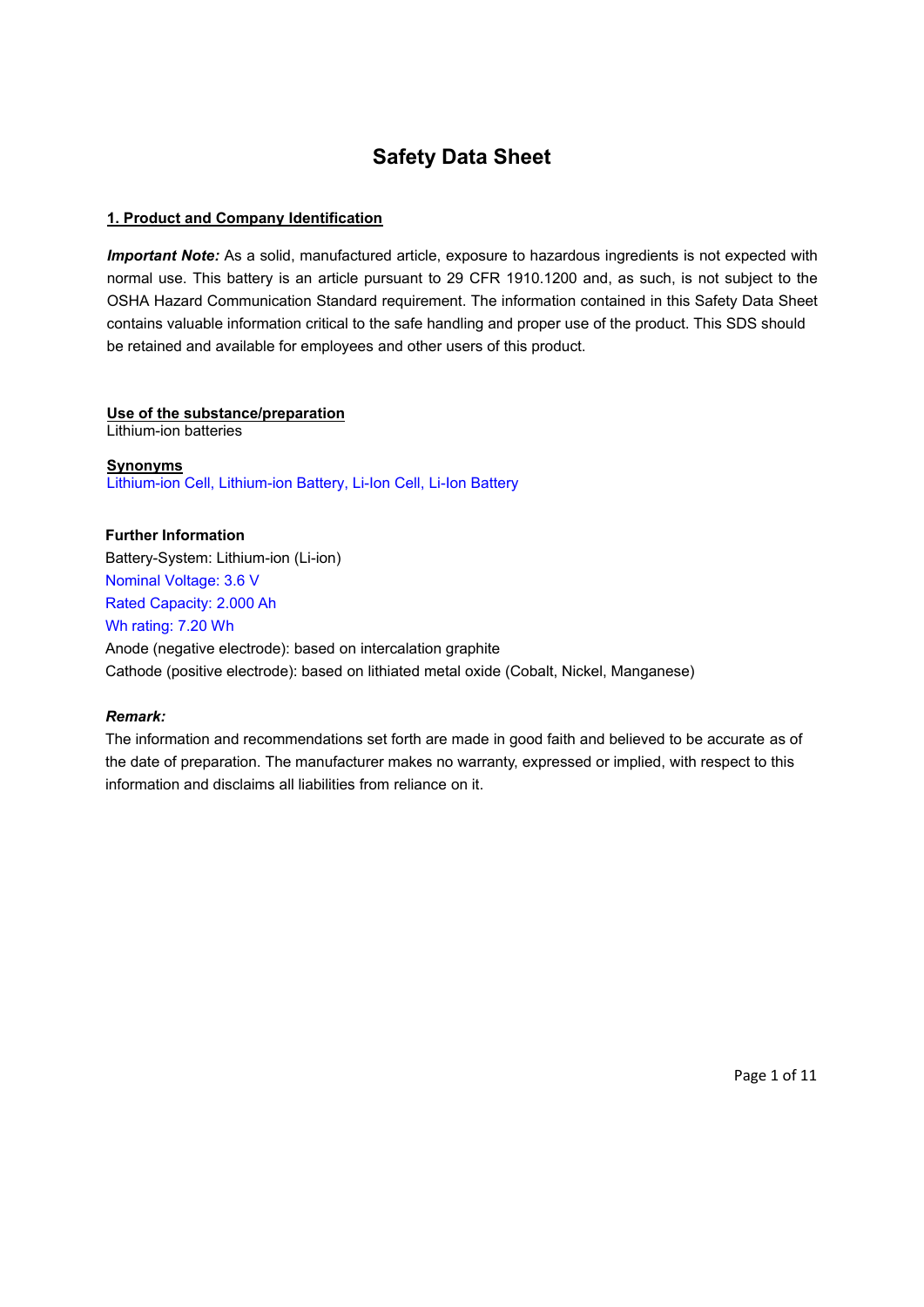## **2. Hazards Identification**

### **Classification of the substance or mixture.**

**Preparation Hazards and Classification:** The product is a Lithium ion cell or battery and is therefore classified as an article and is not hazardous when used according to the recommendations of the manufacturer. The hazard is associated with the contents of the cell or battery. Under recommended use conditions, the electrode materials and liquid electrolyte are non-reactive provided that the cell or battery integrity remains and the seals remain intact. The potential for exposure should not exist unless the cell or battery leaks, is exposed to high temperatures or is mechanically, electrically or physically abused/damaged. If the cell or battery is compromised and starts to leak, based upon the battery ingredients, the contents are classified as Hazardous.

### **Hazard Summary**

**Physical hazards:** Not classified for physical hazards.

**Health hazards:** Not classified for health hazards.

**Environmental hazards:** Not classified for hazards to the environment.

**Specific hazards:** Exposure to contents of an open or damaged cell or battery: contact with this material will cause burns to the skin, eyes and mucous membranes. May cause sensitization by skin contact. **Main Symptoms:** Symptoms include itching, burning, redness and tearing.

### **Hazardous Materials Information Label (HMIS)**

Health: 0 Flammability: 1 Physical Hazard: 0

#### **NFPA Hazard Ratings**

Health: 0 Flammability: 1 Reactivity: 0 Unique Hazard: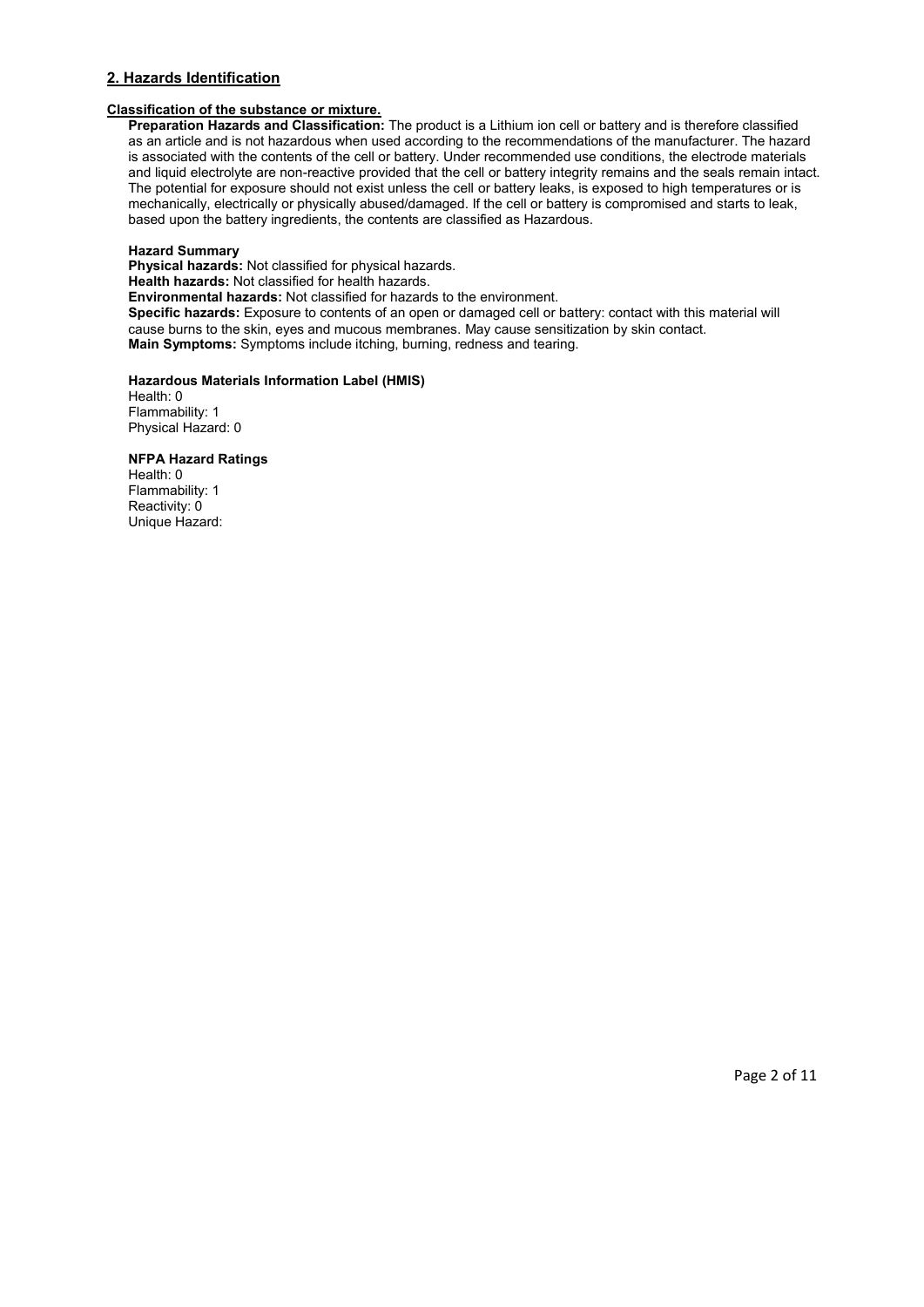#### **Labelling**

If the cell or battery is compromised and starts to leak, based upon the battery ingredients, the contents are classified as Hazardous

#### **Symbol:**



#### **Signal word: Danger**

#### **GHS precautionary statements**

| Precautionary<br>Statement(s)<br>Prevention     | P102: Keep out of reach of children.<br>P103: Read label prior to use.<br>P202: Do not handle until all safety precautions have been read and understood.<br>P210: Keep away from heat/sparks/open flames/hot surfaces - No smoking.<br>P234: Keep only in original container.<br>P254: Wash hands thoroughly after handling.                                                                                                                                                                                                                                                                                                                                                                                                                                                                     |
|-------------------------------------------------|---------------------------------------------------------------------------------------------------------------------------------------------------------------------------------------------------------------------------------------------------------------------------------------------------------------------------------------------------------------------------------------------------------------------------------------------------------------------------------------------------------------------------------------------------------------------------------------------------------------------------------------------------------------------------------------------------------------------------------------------------------------------------------------------------|
| Response<br>(If cell/battery<br>leaks)          | P260: Do not breathe vapor or spray.<br>P280: Wear protective gloves/protective clothing/eye protection/face protection.<br>P301/330/331: IF SWALLOWED: Rinse mouth. DO NOT induce vomiting.<br>P303/361/353: IF ON SKIN (or hair): Remove/Take off immediately all contaminated clothing.<br>Rinse skin with water/shower.<br>P304/340: If INHALED: Remove victim to fresh air and keep at rest in a position comfortable for breathing.<br>P305/351/338: IF IN EYES: Rinse cautiously with water for several minutes.<br>Remove contact lenses, if present and easy to do. Continue rinsing.<br>P310: Immediately call a POISON CENTER or doctor/physician.<br>P363: Wash contaminated clothing before reuse.<br>P370: In case of fire: Use carbon dioxide, dry chemical or water extinguisher. |
| Storage<br>(Store as indicated<br>in Section 7) | P402: Store in a dry place.<br>P405: Store locked up.<br>P410: Protect from sunlight.                                                                                                                                                                                                                                                                                                                                                                                                                                                                                                                                                                                                                                                                                                             |
| Disposal                                        | P406: Store any spilled/leaking electrolyte material in a corrosive resistant container with a resistant inner liner.<br>P501: Dispose of batteries in accordance with applicable hazardous waste regulations.                                                                                                                                                                                                                                                                                                                                                                                                                                                                                                                                                                                    |

## **Other Hazards.**

**Appearance, Color and Odor:** Solid object with no odor.

**Primary Routes(s) of Exposure:** These chemicals are contained in a sealed enclosure. Risk of exposure occurs only if the cell or pack is mechanically, thermally, electrically or physically abused to the point of compromising the enclosure.

If this occurs, exposure to the electrolyte solution contained within can occur by inhalation, ingestion, eye contact and skin contact.

**Potential Health Effect(s):**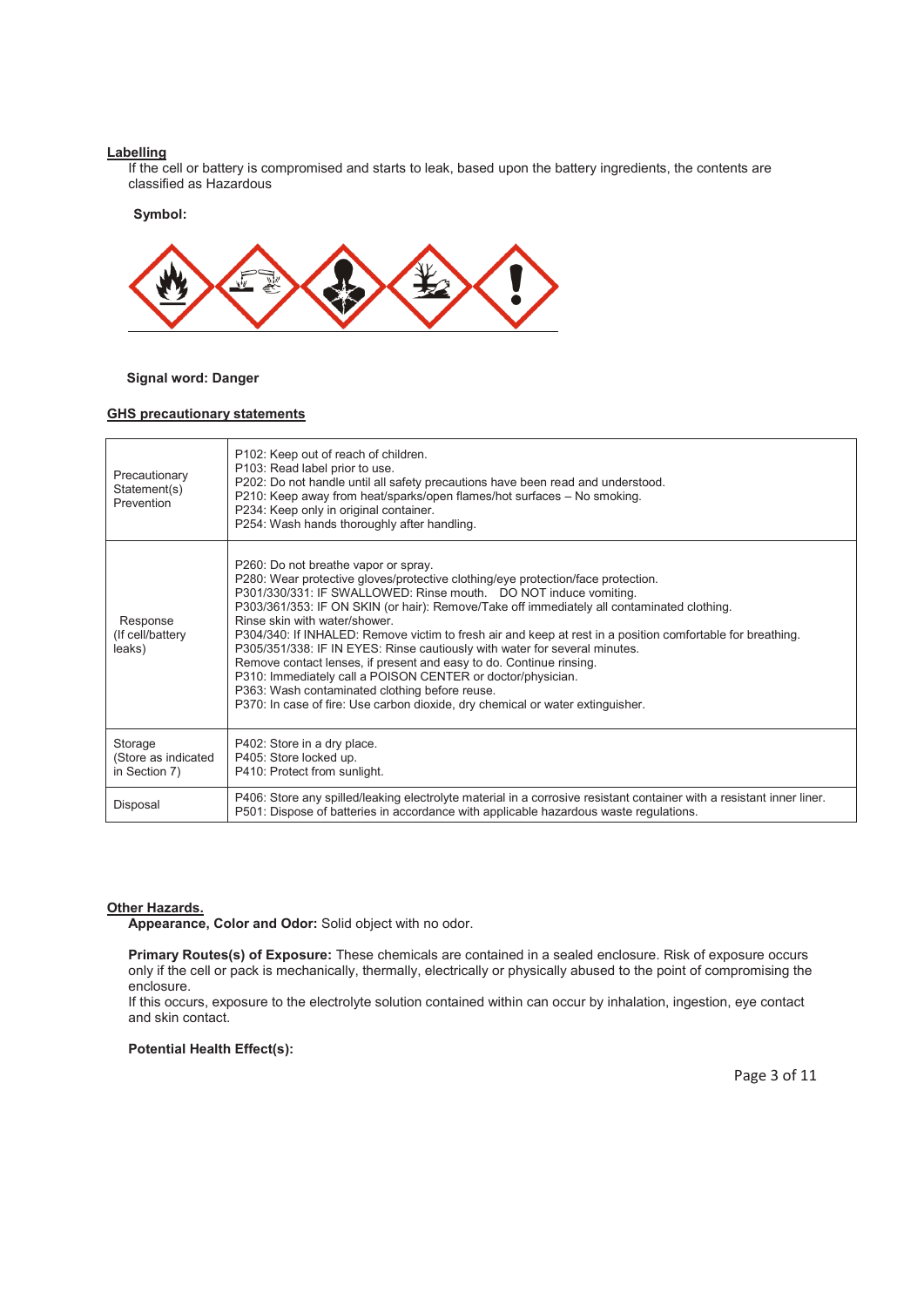**Acute (short term):** see Section 8 for exposure controls.

In the event that this cell or pack has been ruptured, the electrolyte solution contained within the cell would be corrosive and can cause burns to skin and eyes.

**Inhalation:** Inhalation of materials from a sealed cell is not an expected route of exposure. Vapors or mists from a ruptured cell may cause respiratory irritation.

**Ingestion:** Swallowing of materials from a sealed cell is not an expected route of exposure. Swallowing the contents of an open cell can cause serious chemical burns to mouth, esophagus, and gastrointestinal tract. **Skin:** Contact between the cell and skin will not cause any harm. Skin contact with the contents of an open cell can cause severe irritation or burns to the skin.

**Eye:** Contact between the cell and the eye will not cause any harm. Eye contact with the contents of an open cell can cause severe irritation or burns to the eye.

**CHRONIC (long term):** see Section 11 for additional toxicological data.

**Interactions with other chemicals:** Immersion in high conductivity liquids may cause corrosion and breaching of the cell or battery enclosure. The electrolyte solution inside of the cells may react with alkaline (basic) materials and present a flammability hazard.

**Potential Environmental Effects**: Not Available.

### **3. Composition/information on ingredients**

#### **Hazardous components**

|                                        | <b>Chemical Name</b>                                                                                                                                     | <b>CAS No.</b>                                                | *Mass range in cell (g/g %) |
|----------------------------------------|----------------------------------------------------------------------------------------------------------------------------------------------------------|---------------------------------------------------------------|-----------------------------|
| Electrolyte                            | <b>Contains Electrolyte salt and solvents.</b>                                                                                                           |                                                               | $5 - 20$                    |
| <b>Electrolyte salt</b>                | Lithium hexafluorophosphate                                                                                                                              | 21324-40-3                                                    | $0.05 - 5$                  |
| Electrolyte<br>solvent                 | Includes one or more of the following;<br><b>Ethelyne Carbonate</b><br><b>Propylene Carbonate</b><br><b>Diethyl Carbonate</b><br><b>Ethyl propionate</b> | $96 - 49 - 1$<br>108-32-7<br>$105 - 58 - 8$<br>$105 - 37 - 3$ | $5 - 20$                    |
| <b>PVDF</b>                            | Polyvinylidenfluoride                                                                                                                                    | 24937-79-9                                                    | $\leq$ 1                    |
| Copper                                 | Cu                                                                                                                                                       | 7440-50-8                                                     | $3 - 15$                    |
| <b>Aluminium</b>                       | $\overline{A}$                                                                                                                                           | 7429-90-5                                                     | $2 - 10$                    |
| Cathode                                | Lithium cobalt oxide                                                                                                                                     | 12190-79-3                                                    | $20 - 50$                   |
| Anode                                  | Graphite                                                                                                                                                 | 7782-42-5                                                     | $10 - 30$                   |
| Steel, Nickel, and<br>inert components |                                                                                                                                                          | Various                                                       | <b>Balance</b>              |

Because of the cell structure the dangerous ingredients will not be available if used properly. During charge process a lithium graphite intercalation phase is formed.

#### **4. First Aid Measures**

#### **Description of first aid measures**

The hazardous components of this cell or battery are contained within a sealed unit. The following measures are only applicable if exposure has occurred to components when a cell or battery leaks, is exposed to high temperatures or is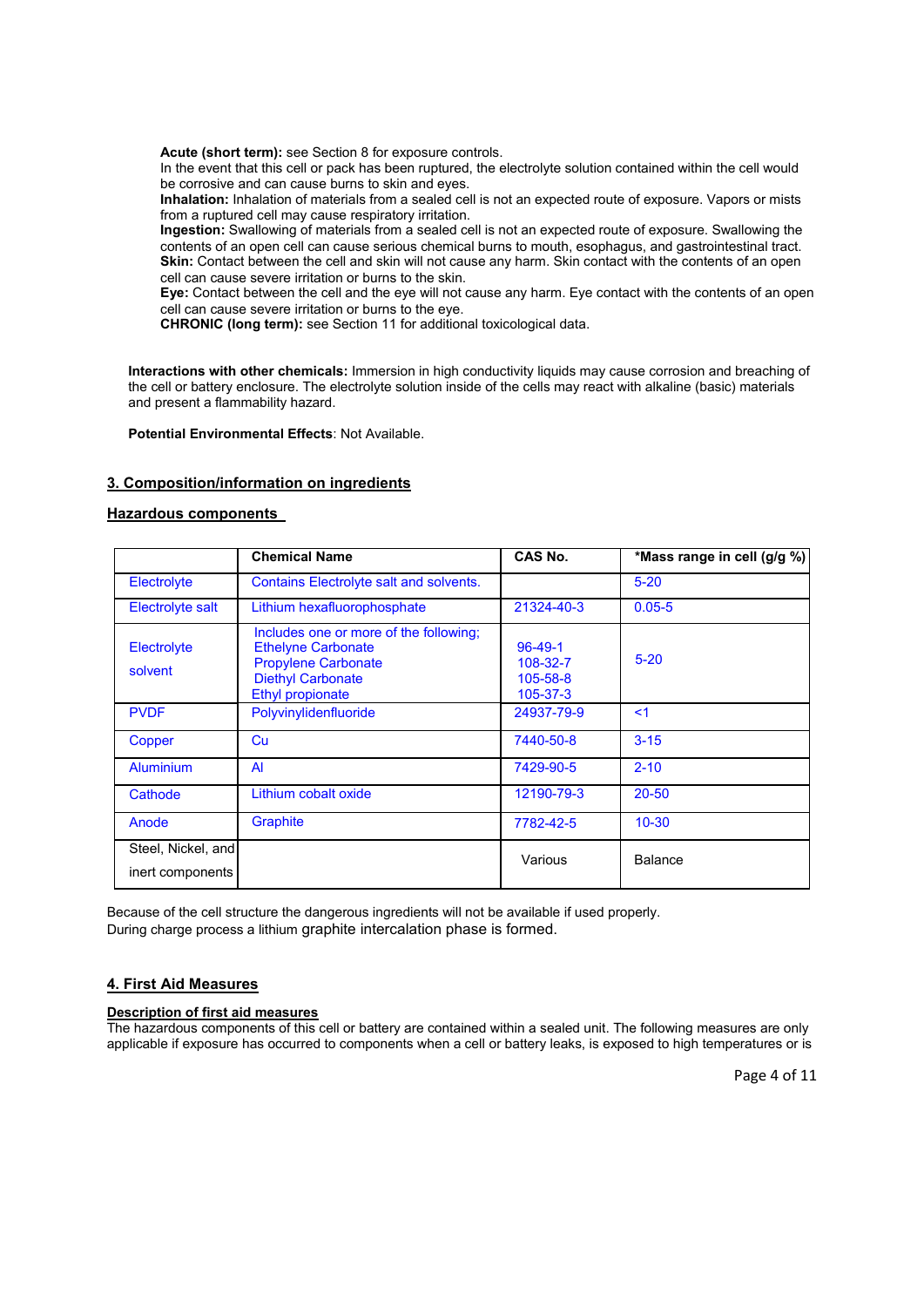mechanically, electrically or physically abused/damaged. The hazardous contents are caustic alkaline electrolytes contained in cells with lithium metal oxide cathodes, graphite and carbon anodes and Polyvinylidenfluoride binders.

**Ingestion:** Have victim rinse mouth thoroughly with water. DO NOT INDUCE VOMITING. Quickly transport victim to an emergency care facility.

**EYE:** If eye contact with contents of an open cell occurs, immediately flush the contaminated eye(s) with water. Quickly transport victim to an emergency care facility.

**Skin Contact:** Immediately flush with water. If irritation or pain persists, seek medical attention.

**Inhalation:** Remove the patient from exposure into fresh air, seek medical attention.

### **PROTECTION FOR FIRST**

**AIDERS:** Do not enter corrosive vapor contaminated areas without a respirator or Self Contained Breathing Apparatus. Wear adequate personal protective equipment as indicated in Section 8.

**FIRST AID FACILITIES:** Eye wash bottle, fountain, safety showers or at least a source of running water are required in the area where the product is used.

### **Most important symptoms & effects, acute & delayed, caused by exposure:**

**ACUTE:** The contents of the battery are rated as corrosive. Ingestion of the electrolyte could lead to severe gastrointestinal tract irritation with nausea, vomiting and potentially burns. Inhalation of vapors may lead to severe irritation of the mouth and upper respiratory tract with a burning sensation, pain, burns and inflammation in the nose and throat; there may also be coughing or difficulty breathing. Eye contact may lead to severe eye irritation or in worst case scenario irreversible damage and possible eye burns. Skin contact may lead to irritation and possible skin burns.

**CHRONIC:** Skin contact may aggravate/exacerbate existing skin conditions, such as dermatitis. Chronic inhalation may lead to the same symptoms as listed for acute inhalation above.

#### **Indication of any immediate medical attention and special treatment needed**

**ADVICE TO DOCTOR:** Treat symptomatically if the person comes into contact with the corrosive electrolyte liquid contents of a damaged battery.

### **5. Fire Fighting Measures**

#### **Suitable extinguishing media**

Cold water and dry powder in large amount are applicable. Use metal fire extinction powder or dry sand if only few cells are involved.

#### **Special hazards arising from the chemical**

May form hydrofluoric acid if electrolyte comes into contact with water. In case of fire, the formation of the following flue gases cannot be excluded: Hydrogen fluoride (HF), Carbon monoxide and carbon dioxide.

#### **Protective equipment and precautions for firefighters**

Wear self-contained breathing apparatus and protective suit.

#### **Additional information**

If possible, remove cell(s) from fire fighting area. If heated above 125°C, cell(s) can explode/vent. Cell is not flammable but internal organic material will burn if the cell is incinerated.

## **6. Accidental Release Measures**

#### **Personal precautions, protective equipment and emergency procedures:**

As an immediate precautionary measure, isolate spill or leak area for at least 25 meters (75 feet) in all directions. Keep unauthorized personnel away. Stay upwind. Keep out of low areas. Ventilate closed areas before entering.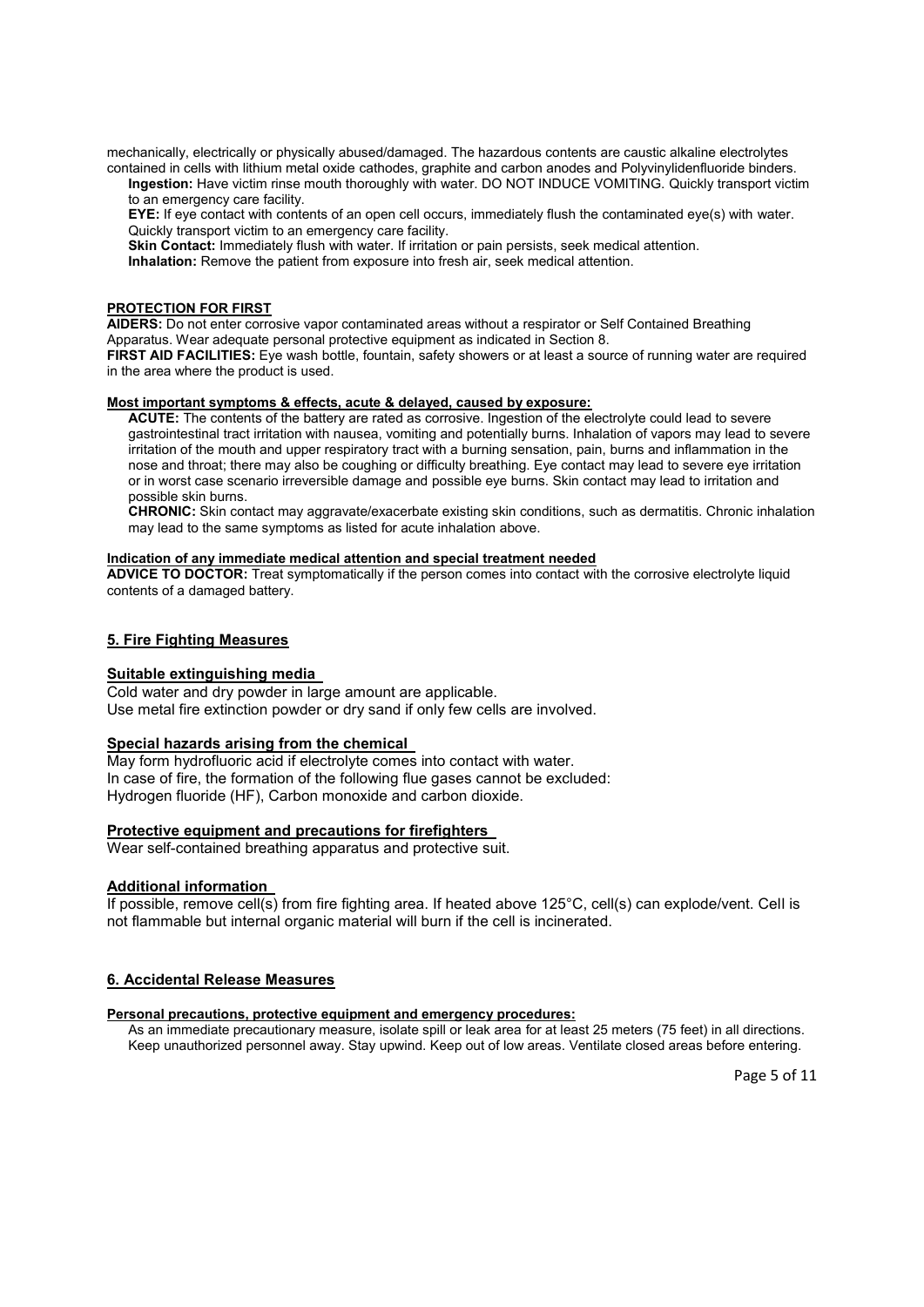Wear adequate personal protective equipment as indicated in Section 8.

#### **Environmental precautions**

Absorb spilled material with non-reactive absorbent such as vermiculite, clay or earth. Prevent from migration into soil, sewers and natural waterways – inform local authorities if this occurs.

#### **Methods and material for containment and cleaning up**

Evacuate spill area immediately and remove sources of ignition. Do NOT touch spilled material. Cleanup personnel must be trained in the safe handling of this product. Spills may be absorbed on non-reactive absorbents such as vermiculite. Place cells or batteries into individual plastic bags and then place into appropriate containers and close tightly for disposal. Ensure that cleanup procedures do not expose spilled material to any moisture. Immediately transport closed containers outside. Lined steel drums are suitable for storage of damaged cells or batteries until proper disposal can be arranged.

### **7. Handling and Storage**

#### **Precaution for Handling**

Avoid short circuiting the cell. Avoid mechanical damage of the cell. Do not open or disassemble. Advice on protection against fire and explosion Keep away from open flames, hot surfaces and sources of ignition.

#### **Condition for storage**

Storage at room temperature (approx. 20°C) at approx. 20~60% of the nominal capacity (OCV approx. 3.6 - 3.9 V/cell). Keep in closed original container.

### **8. Exposure controls/personal protection Exposure limit values Exposure limits**

#### **Exposure Control Measures**

**Exposure Limit Values:** Airborne exposures to hazardous substances are not expected when the cells or batteries are used for their intended purposes. Exposure standards are not applicable to the sealed articles. **Biological Monitoring:** Not applicable. **Control Banding:** Not applicable.

**Recommended monitoring procedures**: Follow standard monitoring procedures.

**Derived no-effect level (DNEL):** Not applicable.

**Derived minimal effect level (DMEL):** Not applicable.

**Predicted no-effect concentrations (PNECs):** Not applicable.

#### **Engineering Controls**

**Engineering Controls:** Special ventilation is not required when using these products in normal use scenarios.Ventilation is required if there is leakage from the cell or battery.

#### **Individual Protection Measures**

**Eye and Face protection:** Eye protection is not required when handling cells or batteries during normal use.Wear safety glasses/goggles if handling a leaking or ruptured cell or battery.

**Skin (Hand) protection:** Hand protection is not required when handling the cell or battery during normal use.PVC gloves are recommended when dealing with a leaking or ruptured cell or battery.

**Skin (clothing) protection:** Skin protection is not required when handling the cell or battery during normal use. Wear long sleeved clothing to avoid skin contact if handling a leaking or ruptured cell or battery. Soiled clothing should be washed with detergent prior to re-use.

**Respiratory protection:** During routine operation, a respirator is not required. However, if dealing with an electrolyte leakage and irritating vapors are generated, an approved half face inorganic vapor and gas/acid/particulate respirator is required.

#### **Thermal Protection:** Not applicable.

**Other Protective Equipment:** Have a safety shower or eye wash station readily available

Page 6 of 11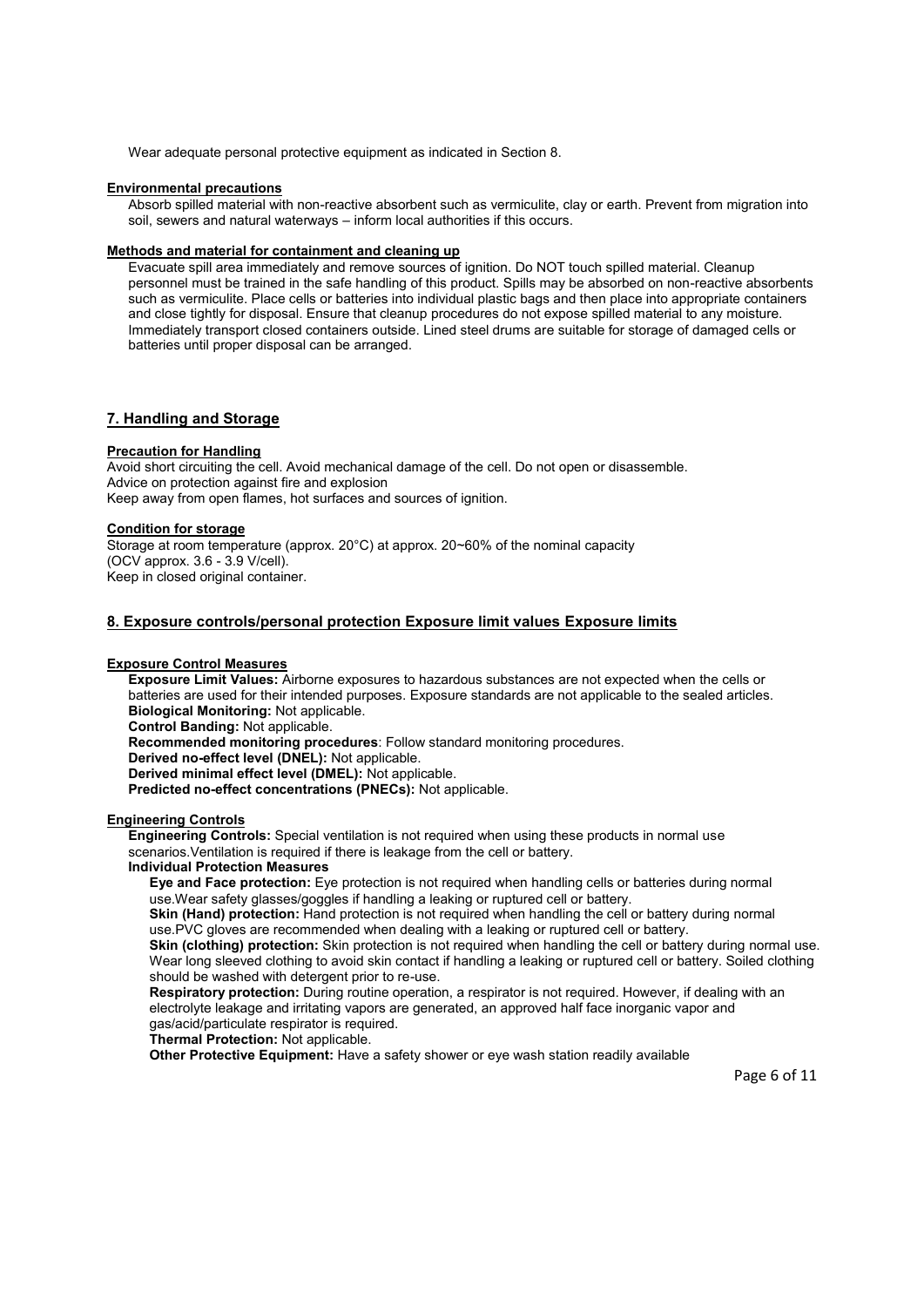. **Hygiene Measures:** Do not eat, drink or smoke in work areas. Avoid storing food, drink or tobacco near the product. Practice and maintain good housekeeping.

**Environmental exposure controls:** Avoid release to the environment.

### **9. Physical and Chemical Properties**

#### **Appearance**

physical state,: Solid<br>Color: Vario Color: Various<br>Odor: Odorles **Odorless** 

### **Important health, safety and environmental information**

| Test method             |           |
|-------------------------|-----------|
| pHValue:                | n.a.      |
| Flash point:            | n.a       |
| Lower explosion limits: | n.a.      |
| Vapour pressure:        | n.a.      |
| Density:                | n.a.      |
| Water solubility:       | Insoluble |
| Ignition temperature:   | n.a.      |

### **10. Stability and Reactivity**

#### **Stability Stable**

### **Conditions to avoid**

Keep away from open flames, hot surfaces and sources of ignition. Do not puncture, crush or incinerate.

#### **Materials to avoid**

No materials to be especially mentioned.

#### **Hazardous decomposition products**

In case of open cells, there is the possibility of hydrofluoric acid and carbon monoxide release.

#### **Possibility of Hazardous Reactions**

Will not occur

#### **Additional information**

No decomposition if stored and applied as directed.

### **11. Toxicological Information**

### **Information on toxicological effects:**

The hazardous components of the cell or battery are contained within a sealed unit. Under recommended use conditions, the electrode materials and liquid electrolyte are non-reactive provided that the cell or battery integrity remains and the seals remain intact. The potential for exposure should not exist unless the battery leaks, is exposed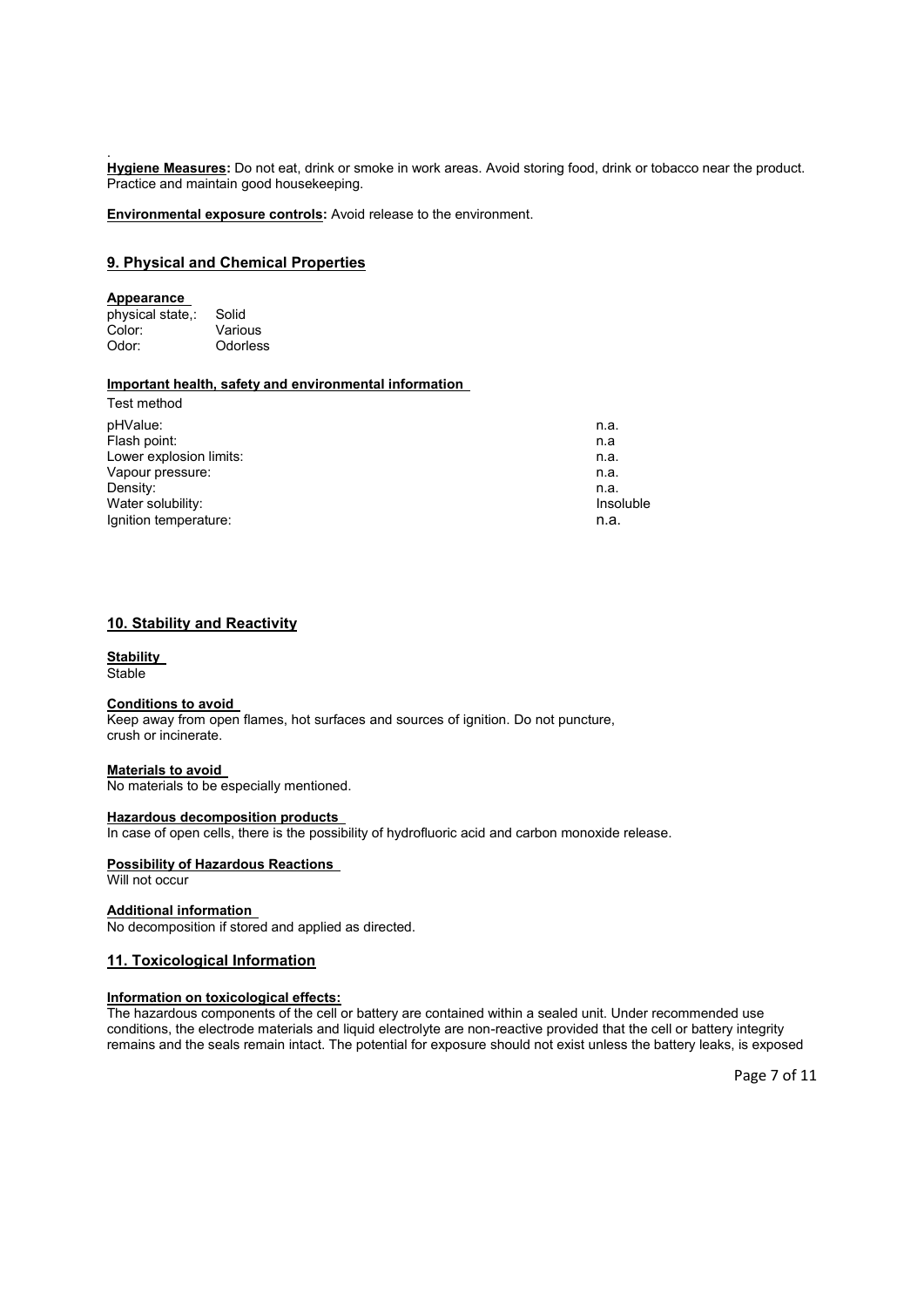to high temperature or is mechanically, electrically or physically abused/damaged. **The following toxicology data is in respect to if a person comes into contact with the electrolyte.** 

#### **Acute Toxicity:**

**Swallowed:** The electrolyte contained within the cell or battery is a corrosive liquid. Ingestion of this electrolyte would be harmful. Swallowing may result in nausea, vomiting, diarrhea, abdominal pain and chemical burns to the gastrointestinal tract. During normal usage ingestion should not be a means of exposure.

**Eye:** The electrolyte contained within the cell or battery is a corrosive liquid and it is expected that it would cause irreversible damage to the eyes. Contact may cause corneal burns. Effects may be slow to heal after eye contact. Correct handling procedures incorporating appropriate eye protection should minimize the risk of eye irritation. **Skin:** The electrolyte contained within the cell or battery is a corrosive liquid and it is expected that it would cause skin burns or severe irritation to the skin if not washed off immediately. Correct handling procedures should minimize the risk of skin irritation. People with pre-existing skin conditions, such as dermatitis, should take extreme care so as not to exacerbate the condition.

**Inhaled:** Inhalation of vapors from a leaking cell or battery is expected to cause severe irritation of the mouth and upper respiratory tract with a burning sensation, pain, burns and inflammation in the nose and throat; there may also be coughing or difficulty breathing.

**Skin Corrosion/Irritation:** The electrolyte contained within the cell or battery is classified as a corrosive liquid and is expected to exhibit Dermal Corrosivity/Irritation.

**Serious Eye Damage/Irritation:** The electrolyte contained within the cell or battery is classified as a corrosive liquid and is expected to exhibit serious Damage/Corrosivity.

**Respiratory or Skin Sensitization:** The electrolyte contained within the cell or battery is not expected to be a skin sensitizer according to OECD test 406, based on the available data and the known hazards of the components. The electrolyte contained within the battery is not expected to be a respiratory tract sensitizer, based on the available data and the known hazards of the components.

**Germ Cell Mutagenicity:** The electrolyte contained within the cell or battery is not expected to be mutagenic according to test such as OECD tests 471, 475, 476, 478 and 479, based on the available data and the known hazards of the components.

**Carcinogenicity:** Th electrolyte contained within the cell or battery is not expected to be a carcinogen. The cathode contains Cobalt and Nickel components. These components are classified as IARC 2B – possibly carcinogenic to humans, however they do not pose a threat when contained in the cell or battery sealed unit.

**Reproductive Toxicity:** The electrolyte contained within the cell or battery is not expected to be a reproductive hazard according to test such as OECD tests 414 and 421, based on the available data and the known hazards of the components.

**Specific Target Organ Toxicity (STOT) – Single Exposure:** The electrolyte contained within the cell or battery is corrosive and is expect to cause respiratory irritation by inhalation. Inhalation of vapors may lead to severe irritation of the mouth and upper respiratory tract with a burning sensation, pain, burns and inflammation in the nose and throat; there may also be coughing or difficulty breathing.

**Specific Target Organ Toxicity (STOT) – Repeated Exposure:** The cells or batteries are not expected to cause organ damage from prolonged or repeated exposure according to tests such as OECD tests 410 and 412, based on the available data and the known hazards of the components.

**Aspiration Hazard:** The cells or batteries are not classified as an aspiration hazard, based on the available data and the known hazards of the components. However, due to the corrosive nature of the product if swallowed, do NOT induce vomiting. If vomiting has occurred after ingestion the person should be observed to ensure that aspiration into the lungs has not occurred and assessed for chemical burns to the gastrointestinal and respiratory tracts.

## **12. Ecological Information**

Page 8 of 11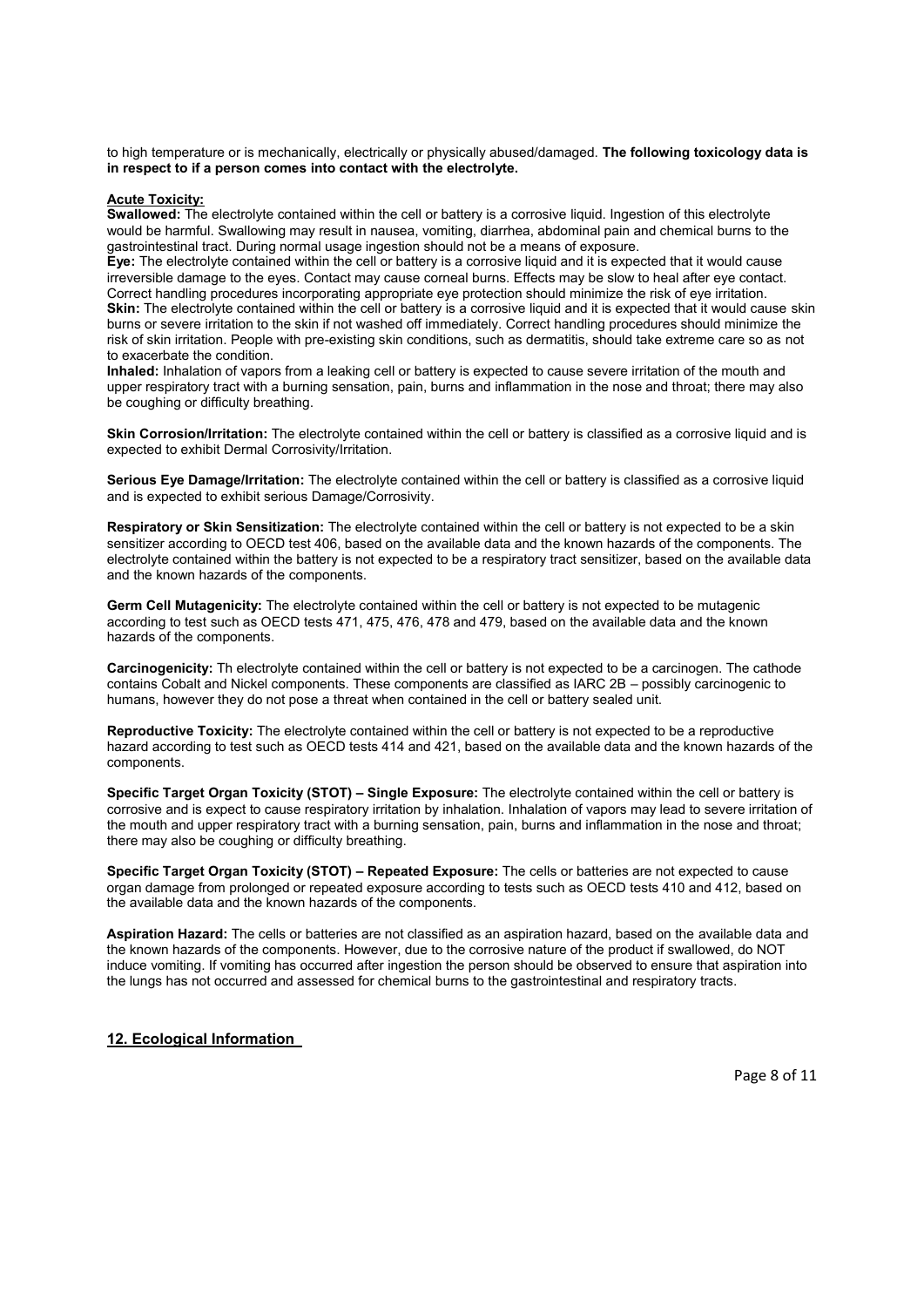#### **Further information**

Ecological injuries are not known or expected under normal use. Do not flush into surface water or sanitary sewer system.

## **13. Disposal Considerations**

#### **Advice on disposal**

For recycling consult manufacturer.

#### **Contaminated packaging**

Disposal in accordance with local regulations.

#### **14. Transport Information**

With regard to transport, the following regulations are cited and considered:

- UN No. 3480
- UN proper shipping name: Lithium Ion Batteries.
- Transportation hazard class 9
- Air PI 965 Section I B: Dangerous Goods
- Sea. Land. Air PI965 Section Ⅱ : Non dangerous Goods
- The International Civil Aviation Organization (ICAO) Technical Instructions, Packing Instruction 965, Section ⅠB or Ⅱ (2018-2019 Edition),
- The International Air Transport Association (IATA) Dangerous Goods Regulations, Packing Instruction 965, Section ⅠB or Ⅱ (59th Edition, 2018)
- The International Maritime Dangerous Goods (IMDG) Code [Special provision 188, 230, 384] (38-2016 Edition),
- US Hazardous Materials Regulations 49 CFR(Code of Federal Regulations) Sections 173.185 Lithium batteries and cells.
- The UN Recommendations on the Transport of Dangerous Goods, Manual of Tests and Criteria 38.3 Lithium batteries, Revision 3, Amendment 1 or any subsequent revision and amendment applicable at the date of the type (latest version is Revision 6)

If those lithium-ion batteries are packed with or contained in an equipment, then it is the responsibility of the shipper to ensure that the consignment are packed in compliance to the latest edition of the IATA Dangerous Goods Regulations section Ⅱ of either Packing Instruction 966 or 967 in order for that consignment to be declared as NOT RESTRICTED (non-hazardous/non-Dangerous). If those lithium-ion batteries are packed with or contained in an equipment, UN No. is UN3481

Our products are properly classified, described, packaged, marked, and labeled, and are in proper condition for transportation according to all the applicable international and national governmental regulations, not limited to the above mentioned. We further certify that the enclosed products have been tested and fulfilled the requirements and conditions in accordance with UN Recommendations (T1 – T8) on the Transport of Dangerous Goods Model Regulations and the Manual of Testes and Criteria.

## **Test results of the UN Recommendation on the Transport of Dangerous Goods**

| Manual of Test and Criteria (38.3 Lithium batteries) |                               | <b>Test Results</b> | <b>Remark</b>               |
|------------------------------------------------------|-------------------------------|---------------------|-----------------------------|
| No                                                   | Test item                     |                     |                             |
| T1                                                   | <b>Altitude Simulation</b>    | Pass                |                             |
| T <sub>2</sub>                                       | Thermal Test                  | Pass                |                             |
| T <sub>3</sub>                                       | Vibration                     | Pass                |                             |
| T4                                                   | Shock                         | Pass                |                             |
| T <sub>5</sub>                                       | <b>External Short Circuit</b> | Pass                |                             |
| T <sub>6</sub>                                       | Impact/Crush                  | Pass                |                             |
| T <sub>7</sub>                                       | Overcharge                    | Pass                | For pack and<br>single cell |